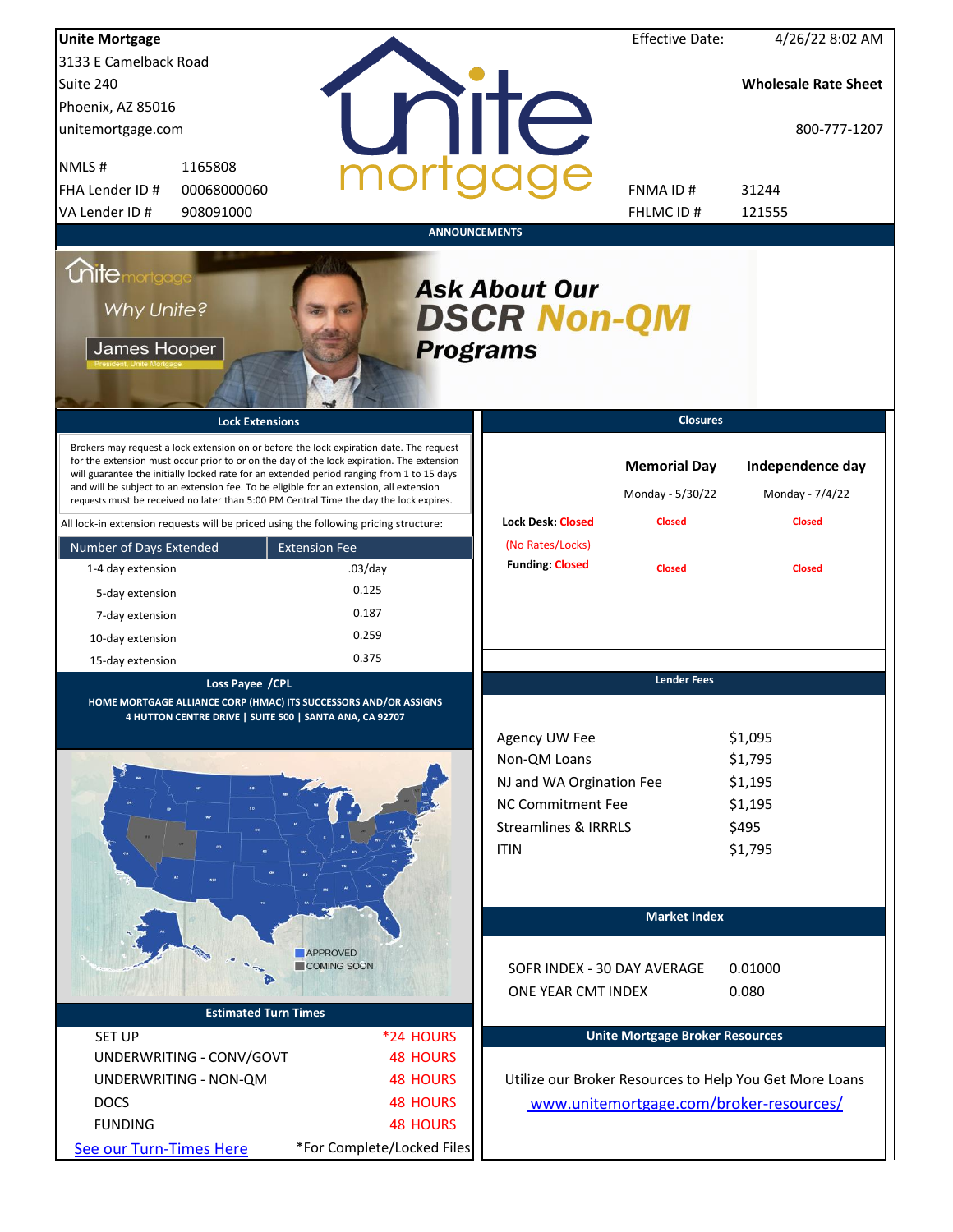

#### **Rates are subject to change without prior notice Not for Public View • For Professional Use Only**

**Lock Desk** [locks@unitemtg](mailto:locks@unitemtg.com).com File Update: 25-Apr-2022 6:39 AM

### Effective Date: 25-Apr-2022 Lock Hours: 9:00 A.M. - 3:00 P.M. PST **INVESTOR PRIME** Price Change Effective: 9:00 AM PST

| <b>RATE</b> | <b>5/6 ARM</b> | 30YR FIX |
|-------------|----------------|----------|
| 8.750       | 103.0000       | 102.7500 |
| 8.625       | 102.8750       | 102.6250 |
| 8.500       | 102.7500       | 102.5000 |
| 8.375       | 102 6250       | 1023750  |
| 8.250       | 102.5000       | 102.2500 |
| 8.125       | 102.3750       | 102.1250 |
| 8.000       | 102.2500       | 102.0000 |
| 7.875       | 102.1250       | 101.8750 |
| 7.750       | 102,0000       | 101.7500 |
| 7.625       | 101.8750       | 101.6250 |
| 7.500       | 101.7500       | 101.5000 |
| 7.375       | 101.6250       | 101.3750 |
| 7.250       | 101.5000       | 101.2500 |
| 7.125       | 101.3750       | 101.1250 |
| 7.000       | 101.1250       | 100.8750 |
| 6.875       | 100.8750       | 100.6250 |
| 6.750       | 100.6250       | 100.3750 |
| 6.625       | 100 3750       | 100 1250 |
| 6.500       | 100,0000       | 99.7500  |
| 6.375       | 99.6250        | 99.3750  |
| 6.250       | 99 1250        | 98.8750  |
| 6.125       | 986250         | 98 3750  |
|             |                |          |

| <b>MAX PRICING (Lower of Price or Premium)</b> |          |  |  |  |  |  |
|------------------------------------------------|----------|--|--|--|--|--|
| No Prepay - Hard                               | 98.7500  |  |  |  |  |  |
| 1yr Prepay - Hard                              | 99 8750  |  |  |  |  |  |
| 2yr Prepay - Hard                              | 100 1250 |  |  |  |  |  |
| 3yr Prepay - Hard                              | 100 3750 |  |  |  |  |  |
| 4yr Prepay - Hard                              | 100 6250 |  |  |  |  |  |
| 5yr Prepay - Hard                              | 100.8750 |  |  |  |  |  |
|                                                |          |  |  |  |  |  |
| <b>ARM MARGIN</b>                              |          |  |  |  |  |  |
| 5.000<br>SOFR                                  |          |  |  |  |  |  |
|                                                |          |  |  |  |  |  |
| <b>LOCK FEES</b>                               |          |  |  |  |  |  |
|                                                |          |  |  |  |  |  |

| Relock Fee:             | 250     |
|-------------------------|---------|
| Extension Fee Per Diem: | 030     |
| <b>Extension Max:</b>   | 15 Days |

|                   | <b>30 DAY PRICING</b>                   |                      |                                 | <b>PRICING ADJUSTMENTS</b>        |                    |                    |                    |                    |                    |                            |                            |
|-------------------|-----------------------------------------|----------------------|---------------------------------|-----------------------------------|--------------------|--------------------|--------------------|--------------------|--------------------|----------------------------|----------------------------|
| <b>RATE</b>       | <b>5/6 ARM</b><br>103.0000              | 30YR FIX<br>102.7500 | <b>Documentation</b>            | <b>Credit Score</b>               | 00.01-50           | 50.01-55           | 55.01-60           | LTV<br>60.01-65    | 65.01-70           | 70.01-75                   | 75.01-80                   |
| 8.750<br>8.625    | 102.8750                                | 102.6250             |                                 | $\geq 780$                        | (0.250)            | (0.375)            | (0.500)            | (0.625)            | (0.875)            | (1.125)                    | (1.750)                    |
| 8.500             | 102.7500                                | 102.5000             |                                 | 760 - 779                         | (0.375)            | (0.375)            | (0.625)            | (0.875)            | (1.000)            | (1.375)                    | (2.000)                    |
| 8.375             | 102.6250                                | 102.3750             |                                 | 740 - 759                         | (0.375)            | (0.500)            | (0.750)            | (1.000)            | (1.250)            | (1.625)                    | (2.250)                    |
| 8.250             | 102.5000                                | 102.2500             |                                 | 720 - 739                         | (0.500)            | (0.625)            | (0.875)            | (1.125)            | (1.500)            | (2.000)                    | (2.750)                    |
| 8.125             | 102.3750                                | 102.1250             | <b>DSCR</b>                     | 700 - 719                         | (0.625)            | (0.750)            | (1.000)            | (1.375)            | (1.875)            | (2.500)                    | (3.500)                    |
| 8.000             | 102.2500                                | 102.0000             |                                 | 680 - 699                         | (0.875)            | (1.000)            | (1.250)            | (1.750)            | (2.250)            | (3.000)                    | (3.875)                    |
| 7.875             | 102.1250                                | 101.8750             |                                 | $660 - 679$                       | (1.375)            | (1.500)            | (1.625)            | (2.250)            | (3.125)            | (3.750)                    | (4.500)                    |
| 7.750             | 102.0000                                | 101.7500             |                                 |                                   | (1.875)            | (2.000)            | (2.125)            | (2.750)            | (3.625)            | (4.750)                    | $\#N/A$                    |
| 7.625             | 101.8750                                | 101.6250             |                                 | $640 - 659$<br>620 - 639          | (2.375)            | (2.500)            | (2.625)            | (3.250)            | (4.125)            | #N/A                       | #N/A                       |
| 7.500             | 101.7500                                | 101.5000             |                                 | $\geq 780$                        | (0.125)            | (0.250)            | (0.250)            | (0.375)            | (0.500)            | (0.625)                    | (0.875)                    |
| 7.375             | 101.6250                                | 101.3750             |                                 | 760 - 779                         | (0.250)            | (0.250)            | (0.250)            | (0.500)            | (0.625)            | (0.750)                    | (1.125)                    |
| 7.250             | 101.5000                                | 101.2500             |                                 | 740 - 759                         | (0.250)            | (0.250)            | (0.250)            | (0.625)            | (0.750)            | (1.000)                    | (1.375)                    |
| 7.125             | 101.3750                                | 101.1250             |                                 | 720 - 739                         | (0.250)            | (0.375)            | (0.375)            | (0.750)            | (0.875)            | (1.125)                    | (1.625)                    |
| 7.000             | 101.1250                                | 100.8750             | Bank Statements (12 & 24)       | 700 - 719                         | (0.375)            | (0.375)            | (0.625)            | (0.875)            | (1.125)            | (1.500)                    | (2.000)                    |
| 6.875             | 100.8750                                | 100.6250             |                                 | 680 - 699                         | (0.375)            | (0.500)            | (0.750)            | (1.000)            | (1.375)            | (1.750)                    | (2.500)                    |
| 6.750             | 100.6250                                | 100.3750             |                                 | $660 - 679$                       | (0.500)            | (0.750)            | (1.000)            | (1.500)            | (2.250)            | (2.750)                    | (3.500)                    |
| 6.625             | 100.3750                                | 100.1250             |                                 | $640 - 659$                       | (0.750)            | (1.000)            | (1.250)            | (1.750)            | (2.500)            | (3.125)                    | $\#N/A$                    |
| 6.500             | 100.0000                                | 99.7500              |                                 | $620 - 639$                       | (1.250)            | (1.500)            | (1.750)            | (2.250)            | (3.000)            | $\#N/A$                    | #N/A                       |
|                   |                                         | 99.3750              |                                 | $\geq 780$                        |                    |                    |                    |                    |                    |                            |                            |
| 6.375<br>6.250    | 99.6250<br>99.1250                      | 98.8750              |                                 | 760 - 779                         | (0.125)            | (0.250)            | (0.250)            | (0.625)            | (0.875)<br>(1.000) | (1.125)                    | #N/A                       |
| 6.125             |                                         |                      |                                 | 740 - 759                         | (0.125)<br>(0.250) | (0.250)<br>(0.250) | (0.375)<br>(0.500) | (0.750)<br>(0.875) |                    | (1.375)                    | #N/A<br>#N/A               |
|                   | 98.6250                                 | 98.3750              |                                 |                                   |                    |                    |                    |                    | (1.125)            | (1.625)                    |                            |
|                   |                                         |                      |                                 | 720 - 739                         | (0.375)            | (0.500)            | (0.625)            | (1.000)            | (1.500)            | (2.000)                    | #N/A                       |
|                   |                                         |                      | <b>Asset Depletion</b>          | 700 - 719                         | (0.500)            | (0.625)            | (1.000)            | (1.375)            | (1.875)            | (2.500)                    | #N/A                       |
|                   |                                         |                      |                                 | 680 - 699                         | (0.625)            | (0.750)            | (1.250)            | (1.750)            | (2.250)            | (3.000)                    | #N/A                       |
|                   |                                         |                      |                                 | $660 - 679$<br>$640 - 659$        | (0.750)            | (1.000)            | (1.500)            | (2.250)            | (3.125)            | #N//                       | #N/A                       |
|                   |                                         |                      |                                 | $620 - 639$                       | (1.250)            | (1.500)            | (2.000)            | (2.750)            | (3.625)            | $\# \mathbb{N}/\mathbb{A}$ | $\# \mathbb{N}/\mathbb{A}$ |
|                   |                                         |                      |                                 | $\geq 780$                        | (1.750)            | (2.000)            | (2.500)            | (3.250)            | $\#N/A$            | $\#N/A$                    | #N/A                       |
|                   | MAX PRICING (Lower of Price or Premium) |                      |                                 |                                   | (0.625)            | (0.750)            | (0.750)            | (1.125)            | (1.375)            | (1.625)                    | #N/A                       |
| No Prepay - Hard  |                                         | 98.7500              |                                 | 760 - 779                         | (0.625)            | (0.750)            | (0.875)            | (1.250)            | (1.500)            | (1.875)                    | #N/A                       |
| 1yr Prepay - Hard |                                         | 99.8750              |                                 | 740 - 759                         | (0.750)            | (0.750)            | (1.000)            | (1.375)            | (1.625)            | (2.125)                    | $\#N/A$                    |
| 2yr Prepay - Hard |                                         | 100.1250             |                                 | 720 - 739                         | (0.875)            | (1.000)            | (1.125)            | (1.500)            | (2.000)            | (2.500)                    | #N/A                       |
| 3yr Prepay - Hard |                                         | 100.3750             | <b>P&amp;L</b>                  | 700 - 719                         | (1.000)            | (1.125)            | (1.500)            | (1.875)            | (2.375)            | (3.000)                    | #N/A                       |
| 4yr Prepay - Hard |                                         | 100.6250             |                                 | 680 - 699                         | (1.125)            | (1.250)            | (1.750)            | (2.250)            | (2.750)            | (3.500)                    | #N/A                       |
| Syr Prepay - Hard |                                         | 100.8750             |                                 | $660 - 679$                       | (1.250)            | (1.500)            | (2.000)            | (2.750)            | (3.625)            | #N/A                       | #N/A                       |
|                   |                                         |                      |                                 | 640 - 659                         | (1.750)            | (2.000)            | (2.500)            | (3.250)            | (4.125)            | #N/A                       | #N/A                       |
|                   | <b>ARM MARGIN</b>                       |                      |                                 | 620 - 639                         | (2.250)            | (2.500)            | (3.000)            | (3.750)            | #N/A               | #N/A                       | #N/A                       |
|                   | 5.000                                   | SOFR                 |                                 | $\geq 780$                        | 0.000              | 0.000              | 0.000              | (0.250)            | (0.375)            | (0.375)                    | (0.500)                    |
|                   |                                         |                      |                                 | 760 - 779                         | 0.000              | 0.000              | 0.000              | (0.250)            | (0.375)            | (0.500)                    | (0.625)                    |
|                   | <b>LOCK FEES</b>                        |                      |                                 | 740 - 759                         | 0.000              | 0.000              | 0.000              | (0.250)            | (0.375)            | (0.625)                    | (0.750)                    |
|                   | Relock Fee:                             | .250                 |                                 | 720 - 739                         | (0.125)            | (0.125)            | (0.125)            | (0.250)            | (0.500)            | (0.750)                    | (1.000)                    |
|                   | Extension Fee Per Diem:                 | .030                 | <b>Full Doc</b>                 | 700 - 719                         | (0.250)            | (0.250)            | (0.375)            | (0.500)            | (0.625)            | (0.875)                    | (1.250)                    |
|                   | <b>Extension Max:</b>                   | 15 Days              |                                 | 680 - 699                         | (0.250)            | (0.250)            | (0.500)            | (0.625)            | (0.750)            | (1.000)                    | (1.375)                    |
|                   |                                         |                      |                                 | $660 - 679$                       | (0.250)            | (0.375)            | (0.500)            | (1.000)            | (1.375)            | (1.625)                    | (2.000)                    |
|                   |                                         |                      |                                 | $640 - 659$                       | (0.375)            | (0.375)            | (0.500)            | (1.250)            | (1.500)            | (1.750)                    | #N/A                       |
|                   |                                         |                      |                                 | $620 - 639$                       | (0.500)            | (0.500)            | (0.500)            | (1.500)            | (1.750)            | (2.000)                    | $\#N/A$                    |
|                   |                                         |                      |                                 | 5/6 30yr ARM SOFR                 | 0.000              | 0.000              | 0.000              | 0.000              | 0.000              | 0.000                      | 0.000                      |
|                   |                                         |                      |                                 | 7/6 30yr ARM SOFR                 | (0.250)            | (0.250)            | (0.250)            | (0.250)            | (0.250)            | (0.250)                    | (0.250)                    |
|                   |                                         |                      | Product                         | 5/6 40yr ARM SOFR                 | (0.250)            | (0.250)            | (0.250)            | (0.250)            | (0.250)            | (0.250)                    | (0.250)                    |
|                   |                                         |                      |                                 | 7/6 40yr ARM SOFR                 | (0.500)            | (0.500)            | (0.500)            | (0.500)            | (0.500)            | (0.500)                    | (0.500)                    |
|                   |                                         |                      |                                 | 40yr Fixed                        | (0.250)            | (0.250)            | (0.250)            | (0.250)            | (0.250)            | (0.250)                    | (0.250)                    |
|                   |                                         |                      |                                 | nterest-Only<br>150,000-200k      | (0.250)            | (0.250)            | (0.375)            | (0.500)            | (0.625)            | (0.750)                    | (1.000)                    |
|                   |                                         |                      |                                 | 200,001-300k                      | (0.500)<br>0.000   | (0.500)<br>0.000   | (0.500)<br>0.000   | (0.500)<br>0.000   | (0.500)<br>(0.250) | (0.750)<br>(0.250)         | (0.750)<br>(0.500)         |
|                   |                                         |                      |                                 | 300,001-1.0m                      | 0.000              | 0.000              | 0.000              | 0.000              | 0.000              | 0.000                      | 0.000                      |
|                   |                                         |                      |                                 | ,000,001-1.5m                     | (0.250)            | (0.250)            | (0.250)            | (0.250)            | (0.250)            | (0.250)                    | (0.500)                    |
|                   |                                         |                      | <b>Loan Amount</b>              | ,500,001-2.0m                     | (0.500)            | (0.500)            | (0.500)            | (0.500)            | (0.500)            | (0.500)                    | $\#N/A$                    |
|                   |                                         |                      |                                 | 2,000,001-2.5m                    | (0.750)            | (0.750)            | (0.750)            | (0.750)            | (0.750)            | (0.750)                    | #N/A                       |
|                   |                                         |                      |                                 | 2,500,001-3.0m                    | (0.750)            | (0.750)            | (0.750)            | (0.750)            | (0.750)            | (0.750)                    | #N/A                       |
|                   |                                         |                      |                                 | 3,000,001-3.5m                    | N/A                | N/A                | N/A                | N/A                | N/A                | $\#N/F$                    | $\#N/F$                    |
|                   |                                         |                      |                                 | 3,500,001-4.0m                    | N/A                | N/A                | N/A                | N/A                | N/A                | #N/A                       | #N/A                       |
|                   |                                         |                      |                                 | $DSCR \geq 1.5$<br>DSCR 1.25-1.49 | 0.250<br>0.250     | 0.250<br>0.250     | 0.250<br>0.250     | 0.250<br>0.250     | 0.250<br>0.250     | 0.250<br>0.250             | 0.250<br>0.250             |
|                   |                                         |                      | <b>DSCR</b>                     | DSCR 1.10-1.24                    | 0.000              | 0.000              | 0.000              | 0.000              | 0.000              | 0.000                      | 0.000                      |
|                   |                                         |                      |                                 | DSCR 1.00-1.09                    | (0.250)            | (0.250)            | (0.375)            | (0.375)            | (0.500)            | (0.500)                    | (0.750)                    |
|                   |                                         |                      |                                 | DSCR 0.75-0.99                    | (1.500)            | (1.500)            | (1.625)            | (1.625)            | (1.750)            | (1.750)                    | #N/A                       |
|                   |                                         |                      | DTI                             | 43.01-50                          | 0.000              | 0.000              | 0.000              | 0.000              | (0.125)            | (0.125)                    | (0.125)                    |
|                   |                                         |                      |                                 | 50.01-55                          | 0.000              | 0.000              | 0.000              | 0.000              | (0.375)            | (0.375)                    | #N/ $/$                    |
|                   |                                         |                      | <b>Bank Statements</b>          | 12mo Bank Stmt                    | (0.125)            | (0.125)            | (0.125)            | (0.250)            | (0.375)            | (0.375)                    | (0.375)                    |
|                   |                                         |                      | Purpose                         | Cash-Out<br>Condo-Warrantable     | (0.250)<br>(0.250) | (0.375)<br>(0.250) | (0.375)<br>(0.250) | (0.375)<br>(0.250) | (0.500)            | (0.750)<br>(0.500)         | $\#N/I$                    |
|                   |                                         |                      |                                 | Condo-NonWarrantable              | (0.500)            | (0.500)            | (0.500)            | (0.500)            | (0.500)<br>(0.750) | #N)                        | (0.500)<br>#N/             |
|                   |                                         |                      |                                 | -Unit                             | (0.250)            | (0.250)            | (0.250)            | (0.250)            | (0.500)            | (0.500)                    | (0.500)                    |
|                   |                                         |                      | <b>Property Type</b>            | -Unit                             | (0.250)            | (0.250)            | (0.250)            | (0.250)            | (0.500)            | (0.500)                    | (0.500)                    |
|                   |                                         |                      |                                 | I-Unit                            | (0.250)            | (0.250)            | (0.250)            | (0.250)            | (0.500)            | (0.500)                    | (0.500)                    |
|                   |                                         |                      |                                 | Modular                           | (1.000)            | (1.000)            | (1.000)            | (1.000)            | (1.000)            | (1.000)                    | (1.000)                    |
|                   |                                         |                      | Citizenship                     | Foreign Nat'l (DSCR Only)         | N/A                | N/A                | N/A                | N/A                | N/A                | N/A                        | N/A                        |
|                   |                                         |                      |                                 | x30x12<br>Multiple30x12           | (0.750)            | (0.750)            | (0.750)            | (0.750)            | (0.750)            | (0.750)                    | (0.750)<br>$\#N/I$         |
|                   |                                         |                      |                                 | FC/SS/DIL/BK7 36-47mo             | (2.250)<br>(1.000) | (2.250)<br>(1.000) | (2.250)<br>(1.000) | (2.250)<br>(1.000) | (2.250)<br>(1.000) | (2.250)<br>(1.000)         | (1.000)                    |
|                   |                                         |                      | <b>Credit / Housing History</b> | FC/SS/DIL/BK7 24-35mo             | (1.750)            | (1.750)            | (1.750)            | (1.750)            | (1.750)            | (1.750)                    | #N/                        |
|                   |                                         |                      |                                 | BK7 12-23mo                       | (2.500)            | (2.500)            | (2.500)            | (2.500)            | (2.500)            | (2.500)                    | #N/A                       |
|                   |                                         |                      |                                 | BK13 DC                           | (1.000)            | (1.000)            | (1.000)            | (1.000)            | (1.000)            | (1.000)                    | (1.000)                    |
|                   |                                         |                      | <b>Other Miscellaneous</b>      | ACH                               | 0.125              | 0.125              | 0.125              | 0.125              | 0.125              | 0.125                      | 0.125                      |
|                   |                                         |                      |                                 | No Escrows                        | (0.150)            | (0.150)            | (0.150)            | (0.150)            | (0.150)            | (0.150)                    | (0.150)                    |
|                   |                                         |                      |                                 | No Prepay                         | (1.500)            | (1.500)            | (1.500)            | (1.500)            | (1.500)            | (1.500)                    | (1.500)                    |
|                   |                                         |                      |                                 | 1yr Prepay<br>yr Prepay           | (1.000)<br>(0.500) | (1.000)<br>(0.500) | (1.000)<br>(0.500) | (1.000)<br>(0.500) | (1.000)<br>(0.500) | (1.000)<br>(0.500)         | (1.000)<br>(0.500)         |
|                   |                                         |                      | <b>Prepay Penalty</b>           | 3yr Prepay                        | 0.000              | 0.000              | 0.000              | 0.000              | 0.000              | 0.000                      | 0.000                      |
|                   |                                         |                      |                                 | 4yr Prepay                        | 0.375              | 0.375              | 0.375              | 0.375              | 0.375              | 0.375                      | 0.375                      |
|                   |                                         |                      |                                 | yr Prepay                         | 0.750              | 0.750              | 0.750              | 0.750              | 0.750              | 0.750                      | 0.750                      |
|                   |                                         |                      | <b>Lock Term</b>                | 40 Day                            | (0.150)            | (0.150)            | (0.150)            | (0.150)            | (0.150)            | (0.150)                    | (0.150)                    |
|                   |                                         |                      |                                 |                                   |                    |                    |                    |                    |                    |                            |                            |
|                   |                                         |                      |                                 |                                   |                    |                    |                    |                    |                    |                            |                            |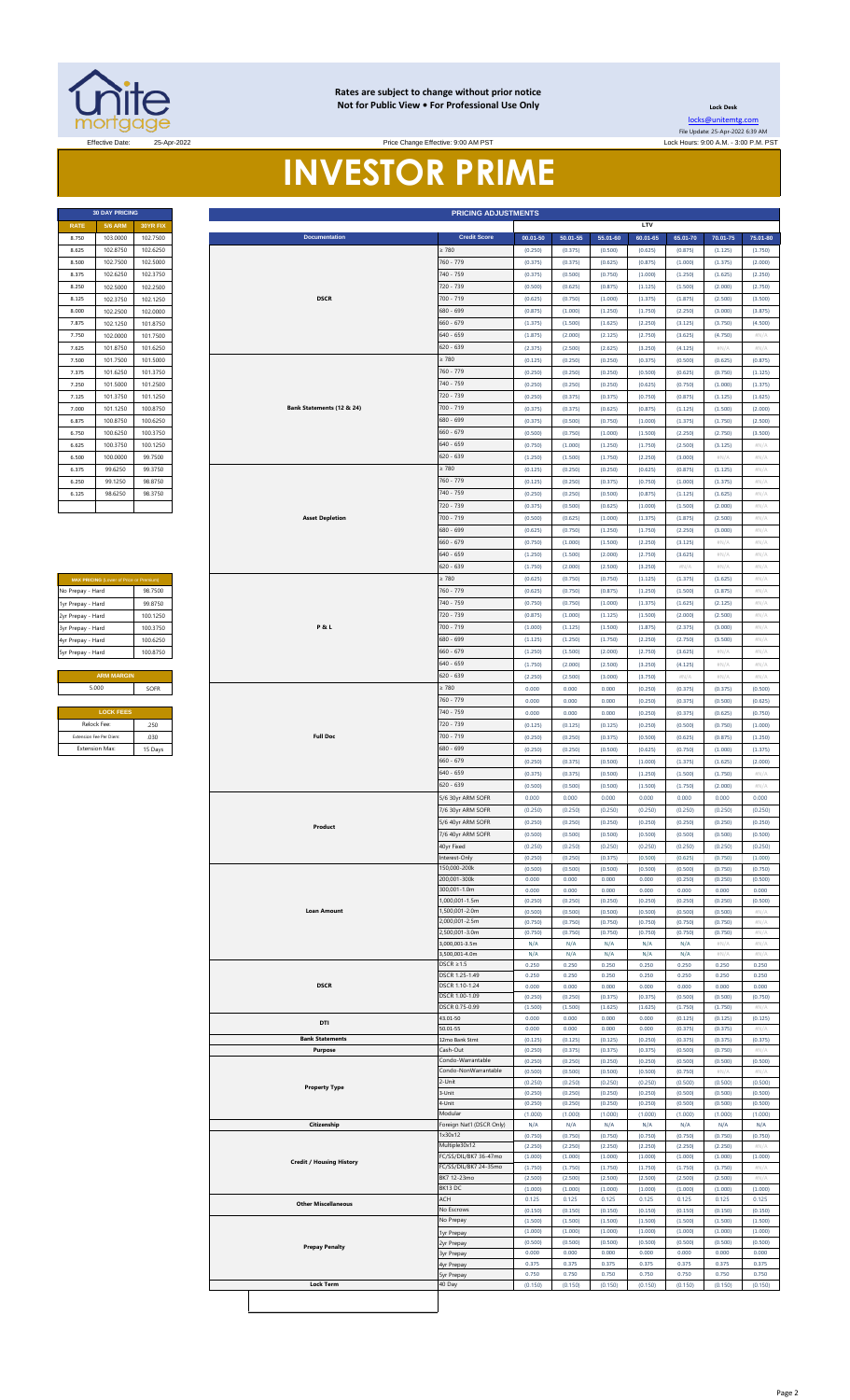

**Rates are subject to change without prior notice Not for Public View • For Professional Use Only** 

**Lock Desk** locks@unitemtg.com

File Update: 25-Apr-2022 6:39 AM Lock Hours: 9:00 A.M. - 3:00 P.M. PST

Effective Date: 25-Apr-2022 25-Apr-2022 Price Change Effective: 9:00 AM PST

# **OWNER-OCCUPIED PRIME**

| <b>5/6 ARM</b><br><b>RATE</b><br>103.375<br>8.625<br>8,500<br>103.250<br>8.375<br>103.125<br>8.250<br>103,000<br>102.875<br>8.125<br>102.750<br>8.000<br>102.625<br>7.875<br>102.500<br>7.750<br>102.375<br>7.625<br>102.250<br>7.500<br>102.125<br>7.375<br>102.000<br>7.250<br>101.875<br>7.125<br>7.000<br>101.750<br>101.625<br>6.875<br>6.750<br>101.375<br>101.125<br>6.625<br>6.500<br>100.875<br>6.375<br>100.625<br>100.250<br>6.250<br>6.125<br>99.875 | PRIMARY & SECONDARY HOME |
|------------------------------------------------------------------------------------------------------------------------------------------------------------------------------------------------------------------------------------------------------------------------------------------------------------------------------------------------------------------------------------------------------------------------------------------------------------------|--------------------------|
|                                                                                                                                                                                                                                                                                                                                                                                                                                                                  | <b>30YR FIX</b>          |
|                                                                                                                                                                                                                                                                                                                                                                                                                                                                  | 103.125                  |
|                                                                                                                                                                                                                                                                                                                                                                                                                                                                  | 103,000                  |
|                                                                                                                                                                                                                                                                                                                                                                                                                                                                  | 102.875                  |
|                                                                                                                                                                                                                                                                                                                                                                                                                                                                  | 102.750                  |
|                                                                                                                                                                                                                                                                                                                                                                                                                                                                  | 102.625                  |
|                                                                                                                                                                                                                                                                                                                                                                                                                                                                  | 102.500                  |
|                                                                                                                                                                                                                                                                                                                                                                                                                                                                  | 102.375                  |
|                                                                                                                                                                                                                                                                                                                                                                                                                                                                  | 102.250                  |
|                                                                                                                                                                                                                                                                                                                                                                                                                                                                  | 102.125                  |
|                                                                                                                                                                                                                                                                                                                                                                                                                                                                  | 102,000                  |
|                                                                                                                                                                                                                                                                                                                                                                                                                                                                  | 101.875                  |
|                                                                                                                                                                                                                                                                                                                                                                                                                                                                  | 101.750                  |
|                                                                                                                                                                                                                                                                                                                                                                                                                                                                  | 101.625                  |
|                                                                                                                                                                                                                                                                                                                                                                                                                                                                  | 101.500                  |
|                                                                                                                                                                                                                                                                                                                                                                                                                                                                  | 101.375                  |
|                                                                                                                                                                                                                                                                                                                                                                                                                                                                  | 101.125                  |
|                                                                                                                                                                                                                                                                                                                                                                                                                                                                  | 100.875                  |
|                                                                                                                                                                                                                                                                                                                                                                                                                                                                  | 100.625                  |
|                                                                                                                                                                                                                                                                                                                                                                                                                                                                  | 100 375                  |
|                                                                                                                                                                                                                                                                                                                                                                                                                                                                  | 100.000                  |
|                                                                                                                                                                                                                                                                                                                                                                                                                                                                  | 99.625                   |
| 99.375<br>6.000                                                                                                                                                                                                                                                                                                                                                                                                                                                  | 99.125                   |
| 5.875<br>98.875                                                                                                                                                                                                                                                                                                                                                                                                                                                  | 98.625                   |
|                                                                                                                                                                                                                                                                                                                                                                                                                                                                  |                          |
|                                                                                                                                                                                                                                                                                                                                                                                                                                                                  |                          |

#### **ARM MARGIN** 5.000

| <b>LOCK FEES</b>              |         |  |  |  |  |
|-------------------------------|---------|--|--|--|--|
| Relock Fee:                   | .250    |  |  |  |  |
| <b>Extension Fee Per Diem</b> | .030    |  |  |  |  |
| <b>Extension Max:</b>         | 15 Days |  |  |  |  |

|                       | PRIMARY & SECONDARY HOME                            |          |                               |                       |          | <b>PRICING ADJUSTMENTS</b> |          |          |          |          |          |            |            |
|-----------------------|-----------------------------------------------------|----------|-------------------------------|-----------------------|----------|----------------------------|----------|----------|----------|----------|----------|------------|------------|
| RATE                  | <b>5/6 ARM</b>                                      | 30YR FIX |                               |                       |          |                            |          |          | LTV      |          |          |            |            |
| 8.625                 | 103.375                                             | 103.125  | <b>Documentation</b>          | <b>Credit Score</b>   | 00.01-50 | 50.01-55                   | 55.01-60 | 60.01-65 | 65.01-70 | 70.01-75 | 75.01-80 | 80.01-85   | 85.01-90   |
| 8.500                 | 103.250                                             | 103.000  |                               | $\geq 780$            | 0.000    | 0.000                      | 0.000    | (0.250)  | (0.375)  | (0.375)  | (0.500)  | (0.750)    | (1.125)    |
| 8.375                 | 103.125                                             | 102.875  |                               | 760 - 779             | 0.000    | 0.000                      | 0.000    | (0.250)  | (0.375)  | (0.500)  | (0.625)  | (0.875)    | (1.375)    |
| 8.250                 | 103.000                                             | 102.750  |                               | 740 - 759             | 0.000    | 0.000                      | 0.000    | (0.250)  | (0.375)  | (0.625)  | (0.750)  | (1.125)    | (1.625)    |
| 8.125                 | 102.875                                             | 102.625  |                               | 720 - 739             | (0.125)  | (0.125)                    | (0.125)  | (0.250)  | (0.500)  | (0.750)  | (1.000)  | (1.250)    | (1.875)    |
| 8.000                 | 102.750                                             | 102.500  | <b>Full Doc</b>               | $700 - 719$           | (0.250)  | (0.250)                    | (0.375)  | (0.500)  | (0.625)  | (0.875)  | (1.250)  | (1.625)    | (2.250)    |
| 7.875                 | 102.625                                             | 102.375  |                               | 680 - 699             | (0.250)  | (0.250)                    | (0.500)  | (0.625)  | (0.750)  | (1.000)  | (1.375)  | (2.000)    | #N/A       |
| 7.750                 | 102.500                                             | 102.250  |                               | $660 - 679$           | (0.250)  | (0.375)                    | (0.500)  | (1.000)  | (1.375)  | (1.625)  | (2.000)  | (2.750)    | #N/ $\rho$ |
| 7.625                 | 102.375                                             | 102.125  |                               | $640 - 659$           | (0.375)  | (0.375)                    | (0.500)  | (1.250)  | (1.500)  | (1.750)  | (2.250)  | $\#N/A$    | #N/ $\rho$ |
| 7.500                 | 102.250                                             | 102.000  |                               | $620 - 639$           | (0.500)  | (0.500)                    | (0.500)  | (1.500)  | (1.750)  | (2.000)  | (2.500)  | #N/A       | $\#N/A$    |
| 7.375                 | 102.125                                             | 101.875  |                               | $\geq 780$            | (0.125)  | (0.250)                    | (0.250)  | (0.375)  | (0.500)  | (0.625)  | (0.875)  | (1.250)    | (2.000)    |
| 7.250                 | 102.000                                             | 101.750  |                               | 760 - 779             | (0.250)  | (0.250)                    | (0.250)  | (0.500)  | (0.625)  | (0.750)  | (1.125)  | (1.625)    | (2.375)    |
| 7.125                 | 101.875                                             | 101.625  |                               | 740 - 759             | (0.250)  | (0.250)                    | (0.250)  | (0.625)  | (0.750)  | (1.000)  | (1.375)  | (1.875)    | (2.875)    |
| 7.000                 | 101.750                                             | 101.500  |                               | 720 - 739             | (0.250)  | (0.375)                    | (0.375)  | (0.750)  | (0.875)  | (1.125)  | (1.625)  | (2.250)    | (3.375)    |
| 6.875                 | 101.625                                             | 101.375  | Bank Statement / 1099         | 700 - 719             | (0.375)  | (0.375)                    | (0.625)  | (0.875)  | (1.125)  | (1.500)  | (2.000)  | (2.750)    | (4.000)    |
| 6.750                 | 101.375                                             | 101.125  |                               | 680 - 699             | (0.375)  | (0.500)                    | (0.750)  | (1.000)  | (1.375)  | (1.750)  | (2.500)  | (3.500)    | $\#N/A$    |
| 6.625                 | 101.125                                             | 100.875  |                               | $660 - 679$           | (0.500)  | (0.750)                    | (1.000)  | (1.500)  | (2.250)  | (2.750)  | (3.500)  | (4.250)    | $\#N/A$    |
| 6.500                 | 100.875                                             | 100.625  |                               | $640 - 659$           | (0.750)  | (1.000)                    | (1.250)  | (1.750)  | (2.500)  | (3.125)  | (4.000)  | $\#N/A$    | $\#N/A$    |
| 6.375                 | 100.625                                             | 100.375  |                               | $620 - 639$           | (1.250)  | (1.500)                    | (1.750)  | (2.250)  | (3.000)  | (3.625)  | #N/A     | $\#N/A$    | $\#N/A$    |
| 6.250                 | 100.250                                             | 100.000  |                               | $\geq 780$            | (0.125)  | (0.250)                    | (0.250)  | (0.625)  | (0.875)  | (1.125)  | (1.625)  | #N/A       | $\#N/A$    |
| 6.125                 | 99.875                                              | 99.625   |                               | 760 - 779             | (0.125)  | (0.250)                    | (0.375)  | (0.750)  | (1.000)  | (1.375)  | (2.000)  | #N/A       | $\#N/A$    |
| 6.000                 | 99.375                                              | 99.125   |                               | 740 - 759             | (0.250)  | (0.250)                    | (0.500)  | (0.875)  | (1.125)  | (1.625)  | (2.375)  | #N/A       | $\#N/A$    |
| 5.875                 | 98.875                                              | 98.625   |                               | 720 - 739             | (0.375)  | (0.500)                    | (0.625)  | (1.000)  | (1.500)  | (2.000)  | (2.875)  | #N/A       | $\#N/A$    |
|                       |                                                     |          | <b>Asset Depletion</b>        | 700 - 719             | (0.500)  | (0.625)                    | (1.000)  | (1.375)  | (1.875)  | (2.500)  | (3.500)  | #N/A       | $\#N/A$    |
|                       |                                                     |          |                               | 680 - 699             | (0.625)  | (0.750)                    | (1.250)  | (1.750)  | (2.250)  | (3.000)  | (4.500)  | #N/A       | $\#N/A$    |
|                       |                                                     |          |                               | $660 - 679$           | (0.750)  | (1.000)                    | (1.500)  | (2.250)  | (3.125)  | (4.375)  | #N/A     | #N/A       | $\#N/A$    |
|                       |                                                     |          |                               | $640 - 659$           | (1.250)  | (1.500)                    | (2.000)  | (2.750)  | (3.625)  | (4.875)  | #N/A     | #N/A       | $\#N/A$    |
|                       | <b>ARM MARGIN</b>                                   |          |                               | $620 - 639$           | (1.750)  | (2.000)                    | (2.500)  | (3.250)  | (4.125)  | $\#N/A$  | #N/A     | #N/A       | $\#N/A$    |
| 5.000                 |                                                     | SOFR     |                               | $\geq 780$            | (0.625)  | (0.750)                    | (0.750)  | (1.125)  | (1.375)  | (1.625)  | (2.250)  | #N/A       | #N/A       |
|                       |                                                     |          |                               | 760 - 779             | (0.625)  | (0.750)                    | (0.875)  | (1.250)  | (1.500)  | (1.875)  | (2.625)  | #N/A       | #N/A       |
|                       |                                                     |          |                               | 740 - 759             | (0.750)  | (0.750)                    | (1.000)  | (1.375)  | (1.625)  | (2.125)  | (3.000)  | #N/A       | #N/A       |
|                       | <b>LOCK FEES</b>                                    |          |                               | 720 - 739             | (0.875)  | (1.000)                    | (1.125)  | (1.500)  | (2.000)  | (2.500)  | (3.500)  | #N/A       | #N/A       |
| Relock Fee:           |                                                     | .250     | P & L Only - WVOE             | 700 - 719             | (1.000)  | (1.125)                    | (1.500)  | (1.875)  | (2.375)  | (3.000)  | (4.250)  | #N/A       | #N/A       |
|                       | xtension Fee Per Diem                               | .030     |                               | 680 - 699             | (1.125)  | (1.250)                    | (1.750)  | (2.250)  | (2.750)  | (3.500)  | (5.000)  | #N/A       | #N/A       |
| <b>Extension Max:</b> |                                                     | 15 Days  |                               | $660 - 679$           | (1.250)  | (1.500)                    | (2.000)  | (2.750)  | (3.625)  | (4.875)  | #N/A     | #N/A       | #N/A       |
|                       |                                                     |          |                               | $640 - 659$           | (1.750)  | (2.000)                    | (2.500)  | (3.250)  | (4.125)  | (5.375)  | #N/A     | #N/A       | #N/A       |
|                       |                                                     |          |                               | $620 - 639$           | (2.250)  | (2.500)                    | (3.000)  | (3.750)  | (4.625)  | $\#N/A$  | #N/A     | #N/A       | #N/A       |
|                       | MAX PRICING (Lower of Price or Premium)<br>100.0000 |          |                               | No Bank Stmt          | 0.000    | 0.000                      | 0.000    | 0.000    | 0.000    | 0.000    | 0.000    | 0.000      | 0.000      |
|                       |                                                     |          |                               |                       |          |                            |          |          |          |          |          |            |            |
|                       |                                                     |          | <b>Bank Statements</b>        | 12mo Bank Stmt        | (0.125)  | (0.125)                    | (0.125)  | (0.250)  | (0.375)  | (0.375)  | (0.375)  | (0.500)    | (0.500)    |
|                       |                                                     |          |                               | 24mo Bank Stmt        | 0.000    | 0.000                      | 0.000    | 0.000    | 0.000    | 0.000    | 0.000    | 0.000      | 0.000      |
|                       |                                                     |          |                               | 7/6 30yr ARM SOFR     | (0.250)  | (0.250)                    | (0.250)  | (0.250)  | (0.250)  | (0.250)  | (0.250)  | (0.250)    | (0.250)    |
|                       |                                                     |          |                               | 5/6 40yr ARM SOFR     | (0.250)  | (0.250)                    | (0.250)  | (0.250)  | (0.250)  | (0.250)  | (0.250)  | (0.250)    | (0.250)    |
|                       |                                                     |          | Product                       | 7/6 40yr ARM SOFR     | (0.500)  | (0.500)                    | (0.500)  | (0.500)  | (0.500)  | (0.500)  | (0.500)  | (0.500)    | (0.500)    |
|                       |                                                     |          |                               | 40yr Fixed            | (0.250)  | (0.250)                    | (0.250)  | (0.250)  | (0.250)  | (0.250)  | (0.250)  | (0.250)    | (0.250)    |
|                       |                                                     |          |                               | Interest-Only         | (0.250)  | (0.250)                    | (0.375)  | (0.500)  | (0.625)  | (0.750)  | (1.000)  | (1.750)    | #N/A       |
|                       |                                                     |          |                               | 150,000-200k          | (0.500)  | (0.500)                    | (0.500)  | (0.500)  | (0.500)  | (0.750)  | (0.750)  | (1.000)    | (1.000)    |
|                       |                                                     |          |                               | 200.001-300k          | 0.000    | 0.000                      | 0.000    | 0.000    | (0.250)  | (0.250)  | (0.250)  | (0.500)    | (0.500)    |
|                       |                                                     |          |                               | 300,001-400k          | 0.000    | 0.000                      | 0.000    | 0.000    | 0.000    | 0.000    | 0.000    | (0.500)    | (0.500)    |
|                       |                                                     |          |                               | 400,001-1,000,000     | 0.000    | 0.000                      | 0.000    | 0.000    | 0.000    | 0.000    | 0.000    | 0.000      | 0.000      |
|                       |                                                     |          | <b>Loan Amount</b>            | .000.001-1.5m         | (0.250)  | (0.250)                    | (0.250)  | (0.250)  | (0.250)  | (0.250)  | (0.250)  | (0.250)    | (0.250)    |
|                       |                                                     |          |                               | .,500,001-2.0m        | (0.500)  | (0.500)                    | (0.500)  | (0.500)  | (0.500)  | (0.500)  | (0.500)  | $\#N/A$    | #N/A       |
|                       |                                                     |          |                               | .000,001-2.5m         | (0.750)  | (0.750)                    | (0.750)  | (0.750)  | (0.750)  | (0.750)  | (0.750)  | $\#N/A$    | #N//       |
|                       |                                                     |          |                               | ,500,001-3.0m         | (0.750)  | (0.750)                    | (0.750)  | (0.750)  | (0.750)  | (0.750)  | (0.750)  | $\#N/A$    | #N/A       |
|                       |                                                     |          |                               | ,000,001-3.5m         | N/A      | N/A                        | N/A      | N/A      | N/A      | N/A      | #N/A     | $\#N/A$    | #N/A       |
|                       |                                                     |          |                               | 43.01-50              | 0.000    | 0.000                      | 0.000    | 0.000    | 0.000    | (0.125)  | (0.125)  | (0.125)    | (0.125)    |
|                       |                                                     |          | DTI                           | 50.01-55              | 0.000    | 0.000                      | 0.000    | 0.000    | 0.000    | (0.375)  | (0.375)  | $\#N/\ell$ | #N//       |
|                       |                                                     |          | Cash Out                      |                       | (0.250)  | (0.375)                    | (0.375)  | (0.375)  | (0.500)  | (0.750)  | (1.250)  | $\#N/A$    | #N/A       |
|                       |                                                     |          | <b>Second Home</b>            |                       | (0.500)  | (0.500)                    | (0.500)  | (0.500)  | (0.500)  | (0.500)  | (0.500)  | $\#N/A$    | #N/A       |
|                       |                                                     |          | Geographical                  | Non-CA                | 0.250    | 0.250                      | 0.250    | 0.250    | 0.250    | 0.250    | 0.250    | 0.250      | 0.250      |
|                       |                                                     |          |                               | Condo-Warrantable     | (0.250)  | (0.250)                    | (0.250)  | (0.250)  | (0.500)  | (0.500)  | (0.500)  | (0.500)    | #N/A       |
|                       |                                                     |          |                               | Condo-NonWarrantable  | (0.500)  | (0.500)                    | (0.500)  | (0.500)  | (0.750)  | (0.750)  | #N/A     | #N/A       | #N/A       |
|                       |                                                     |          |                               | -Unit                 | (0.250)  | (0.250)                    | (0.250)  | (0.250)  | (0.500)  | (0.500)  | (0.500)  | (0.750)    | #N/A       |
|                       |                                                     |          |                               | 3-Unit                | (0.250)  | (0.250)                    | (0.250)  | (0.250)  | (0.500)  | (0.500)  | (0.500)  | (0.750)    | #N/A       |
|                       |                                                     |          | <b>Property Type</b>          | 1-Unit                | (0.250)  | (0.250)                    | (0.250)  | (0.250)  | (0.500)  | (0.500)  | (0.500)  | (0.750)    | #N/A       |
|                       |                                                     |          |                               | Modular               | (1.000)  | (1.000)                    | (1.000)  | (1.000)  | (1.000)  | (1.000)  | (1.000)  | $\#N/A$    | #N/A       |
|                       |                                                     |          |                               | Rural                 | (1.000)  | (1.000)                    | (1.000)  | (1.000)  | (1.000)  | (1.000)  | #N/A     | #N/A       | #N/A       |
|                       |                                                     |          |                               | 1x30x12               | (0.750)  | (0.750)                    | (0.750)  | (0.750)  | (0.750)  | (0.750)  | (0.750)  | (1.000)    | (1.000)    |
|                       |                                                     |          |                               | Multiple30x12         | (2.250)  | (2.250)                    | (2.250)  | (2.250)  | (2.250)  | (2.250)  | (2.500)  | (2.500)    | #N/A       |
|                       |                                                     |          |                               | FC/SS/DIL/BK7 36-47mo | (1.000)  | (1.000)                    | (1.000)  | (1.000)  | (1.000)  | (1.000)  | (1.000)  | (1.000)    | (1.000)    |
|                       |                                                     |          |                               | FC/SS/DIL/BK7 24-35mo | (1.750)  | (1.750)                    | (1.750)  | (1.750)  | (1.750)  | (1.750)  | (1.750)  | (1.750)    | #N/A       |
|                       |                                                     |          | <b>Credit/Housing History</b> | BK7 12-23mo           | (2.500)  | (2.500)                    | (2.500)  | (2.500)  | (2.500)  | (2.500)  | (2.500)  | (2.500)    | #N/A       |
|                       |                                                     |          |                               | BK13DC                | (1.000)  | (1.000)                    | (1.000)  | (1.000)  | (1.000)  | (1.000)  | (1.000)  | (1.000)    | (1.000)    |
|                       |                                                     |          |                               | ACH                   | 0.125    | 0.125                      | 0.125    | 0.125    | 0.125    | 0.125    | 0.125    | 0.125      | 0.125      |
|                       |                                                     |          | <b>Misccellaneous</b>         | No Escrows (No HPML)  | (0.150)  | (0.150)                    | (0.150)  | (0.150)  | (0.150)  | (0.150)  | (0.150)  | (0.150)    | (0.150)    |
|                       |                                                     |          | <b>Lock Term</b>              | 40 Day                | (0.150)  | (0.150)                    | (0.150)  | (0.150)  | (0.150)  | (0.150)  | (0.150)  | (0.150)    | (0.150)    |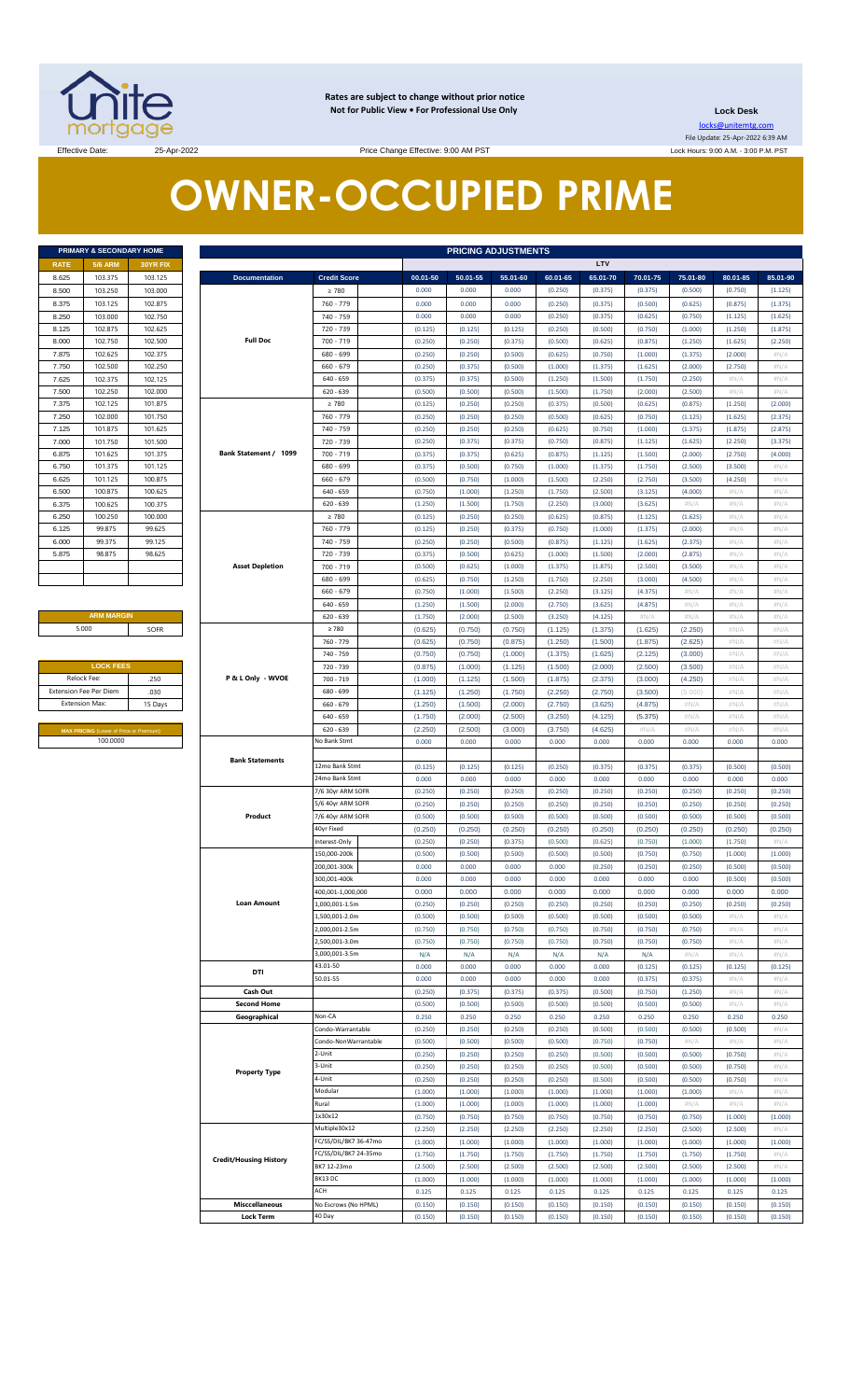

Price Change Effective: 8:02 AM PST Effective Date: **26-Apr-22** Lock Hours: 9:00 A.M. - 3:00 P.M. PST

#### [V](https://unitemortgage.com/)isit: https://unitemortgage.com

The pricing engine is the Formal price given, please access it through: **Quick Pricer:** [https://un](https://unitemortgage.com/broker-resources/price-my-loan/)itemortgage.com/broker-resources/price-my-loan/

## **CALL US TODAY: 800-777-1207**

#### **ITIN PRODUCTS AND PRICING**

#### **ITIN PRIME LOANS**

#### **All Pricing is Par all adjustments are Rate adjusments.**

| 30 Year Fixed                                                            |        |        |        |        |        |        |  |
|--------------------------------------------------------------------------|--------|--------|--------|--------|--------|--------|--|
| Credit / LTV up to 60% 60.01-65% 65.01-70% 70.01-75% 75.01-80% 80.01-85% |        |        |        |        |        |        |  |
| > 720                                                                    | 5.875% | 6.125% | 6.250% | 6.500% | 6.750% | 7.125% |  |
| $700 - 719$                                                              | 6.125% | 6.250% | 6.375% | 6.625% | 6.875% | 7.250% |  |
| $690 - 699$                                                              | 6.250% | 6.375% | 6.625% | 6.750% | 7.250% | 7.375% |  |
| $680 - 699$                                                              | 6.250% | 6.375% | 6.625% | 6.750% | 7.250% |        |  |

|                     | **Rate Adjustments**     |        |                       |                |           |
|---------------------|--------------------------|--------|-----------------------|----------------|-----------|
|                     | SFOO (detached)          | 0.000% |                       | 15 year        | $-0.250%$ |
| <b>Property</b>     | 2nd Home (detached)      | 0.000% | Loan                  | 20 year        | $-0.125%$ |
| <b>Type</b>         | Condo/Townhome           | 0.500% | <b>Term</b>           | 25 year        | 0.000%    |
|                     | (Attached, No Highrises) |        |                       | 30 year        | 0.000%    |
|                     | \$75,000 - \$647,200     | 0.000% | <b>Other</b>          | Profit & Loss  | 0.250%    |
| Loan<br><b>Size</b> | \$647,201 - \$750,000    | 0.150% | <b>Bank Statement</b> |                | 0.250%    |
|                     | \$750,001 - \$1,250,000  | 0.300% |                       | Cash Out Refi* | 0.500%    |

| <b>LTV Parameters</b>                                                                                               | <b>LTV Limits</b> | <b>LTV Limits</b> |  |  |  |  |
|---------------------------------------------------------------------------------------------------------------------|-------------------|-------------------|--|--|--|--|
| \$75,000 - \$647,200                                                                                                | Max 85%*          | Max 85%*          |  |  |  |  |
| \$647.201 - \$750.000                                                                                               | Max 80%           | Max 80%           |  |  |  |  |
| \$750.001 - \$1.250.000                                                                                             | Max 75%           | Max 75%           |  |  |  |  |
| 2nd Home/Condo/Townhome<br>$\alpha$<br><b>Any Gift Funds</b>                                                        | Max 80%           | Max 80%           |  |  |  |  |
| *Max 85% in CA, CT, IL, NJ, and NY<br>C3 or better property Condition.<br>3 months reserves required (80.01% - 85%) |                   |                   |  |  |  |  |

| Cash Out Refinance* (Not Available in TX) |         |  |  |  |  |  |
|-------------------------------------------|---------|--|--|--|--|--|
| \$75,000 - \$647,200                      | Max 75% |  |  |  |  |  |
| \$647.201 - \$750.000                     | Max 75% |  |  |  |  |  |
| $$750.001 - $1.250.000$                   | Max 70% |  |  |  |  |  |

No bankruptcy, foreclosure, or short sale within 4 years. View our requirements to see criteria to obtain a specific LTV.

#### **ITIN NON PRIME LOANS**

|              |           | <b>30 Year Fixed Rates</b> |           |           |                   |
|--------------|-----------|----------------------------|-----------|-----------|-------------------|
| Credit / LTV | up to 60% | 60.01-65%                  | 65.01-70% | 70.01-75% | 75.01-80%         |
| >740         | 6.125%    | 6.250%                     | 6.375%    | 6.750%    | 6.990%            |
| 720 - 739    | 6.250%    | 6.375%                     | 6.750%    | 6.875%    | 7.125%            |
| 700 - 719    | 6.375%    | 6.750%                     | 6.875%    | 6.990%    | 7.250%            |
| 680 - 699    | 6.750%    | 6.875%                     | 6.990%    | 7.125%    | 7.375%            |
| 660 - 679    | 6.875%    | 6.990%                     | 7.125%    | 7.250%    | 7.500%            |
| 640 - 659    | 7.500%    | 7.625%                     | 7.750%    | 7.875%    |                   |
| $620 - 639$  | 8.125%    | 8.250%                     | 8.375%    | 8.500%    | <b>Floor Rate</b> |
| No Score     | 8.500%    | 8.625%                     | 8.750%    | 8.875%    | 5.450%            |
| $600 - 619$  | 9.250%    | 9.375%                     | 9.500%    | 9.625%    |                   |

|                                                        | **'Rate Adjustments**  |           |                              |                       |           |
|--------------------------------------------------------|------------------------|-----------|------------------------------|-----------------------|-----------|
|                                                        | SFOO/2nd Home          | 0.000%    | <b>Loan Size</b>             | \$50,000 - \$74,999   | 1.000%    |
| Property<br>Note:<br><b>Highrises not</b><br>eligible. | Condo/Townhome -       | 0.500%    | (Min. 640)<br>credit if Ioan | \$75,000 - \$647,200  | 0.000%    |
|                                                        | Attached               |           | $>$ \$510,400)               | \$647.201 - \$750.000 | 0.350%    |
|                                                        | Multi Family 2-4 units | 0.500%    |                              | < 15 Year Term        | $-0.375%$ |
|                                                        | Mobile on Land         | 1.000%    | <b>Term</b>                  | 20 Year Term          | $-0.125%$ |
|                                                        | Vacant Land            | <b>NA</b> |                              | > 25 Year Term        | 0.000%    |
|                                                        | Owner Occupied         | $0.000\%$ |                              | $LTV < 50\%$          | $-0.125%$ |
| Occupancy                                              |                        |           | Other                        | Full Doc              | 0.000%    |
|                                                        | Non-Owner              | 1.000%    |                              | All Alternative Doc   | 0.250%    |
|                                                        | Occupied (NOO)         |           |                              | Cash-Out Refi*        | 0.500%    |

| <b>LTV Parameters</b>                        | <b>LTV Limits</b> |
|----------------------------------------------|-------------------|
| \$50,000 - \$74.999                          | 70%               |
| \$75,000 - \$647,200                         | 80%               |
| $$647,201 - $750,000 (> 640 \text{ credit})$ | 75%               |
| Condo / Townhome / 2nd Home                  | 75%               |
| <b>Investment property / Multi-Family</b>    | 70%               |
|                                              |                   |

Need 0X30 housing history for 6 months To Qualify for 75.01% - 80%

| Cash Out Refinance (> 640 Credit Min) (Not Available in TX) |         |  |  |  |  |  |  |  |  |  |  |
|-------------------------------------------------------------|---------|--|--|--|--|--|--|--|--|--|--|
| $$50.000 - $74.999$                                         | Max 70% |  |  |  |  |  |  |  |  |  |  |
| \$75,000 - \$647,200                                        | Max 75% |  |  |  |  |  |  |  |  |  |  |
| \$647.201 - \$750.000                                       | Max 70% |  |  |  |  |  |  |  |  |  |  |

| <b>Max Term</b>                       |          |
|---------------------------------------|----------|
| Double Wide Mobile Home               | 20 years |
| NOO <75%                              | 20 years |
| $NOO > = 75.000$                      | 25 Years |
| SF/2nd Home/Condo/Townhome<\$75.000   | 25 Years |
| SF/2nd Home/Condo/Townhome >=\$75.000 | 30 Years |
|                                       |          |
| UW                                    | \$1,795  |

\*If cash-out >\$2,000 after loan payoff, closing costs, and prepaids. Cash-Out Refis not available in TX. High-cost mortgages (12 CFR 1026.32) are ineligible for purchase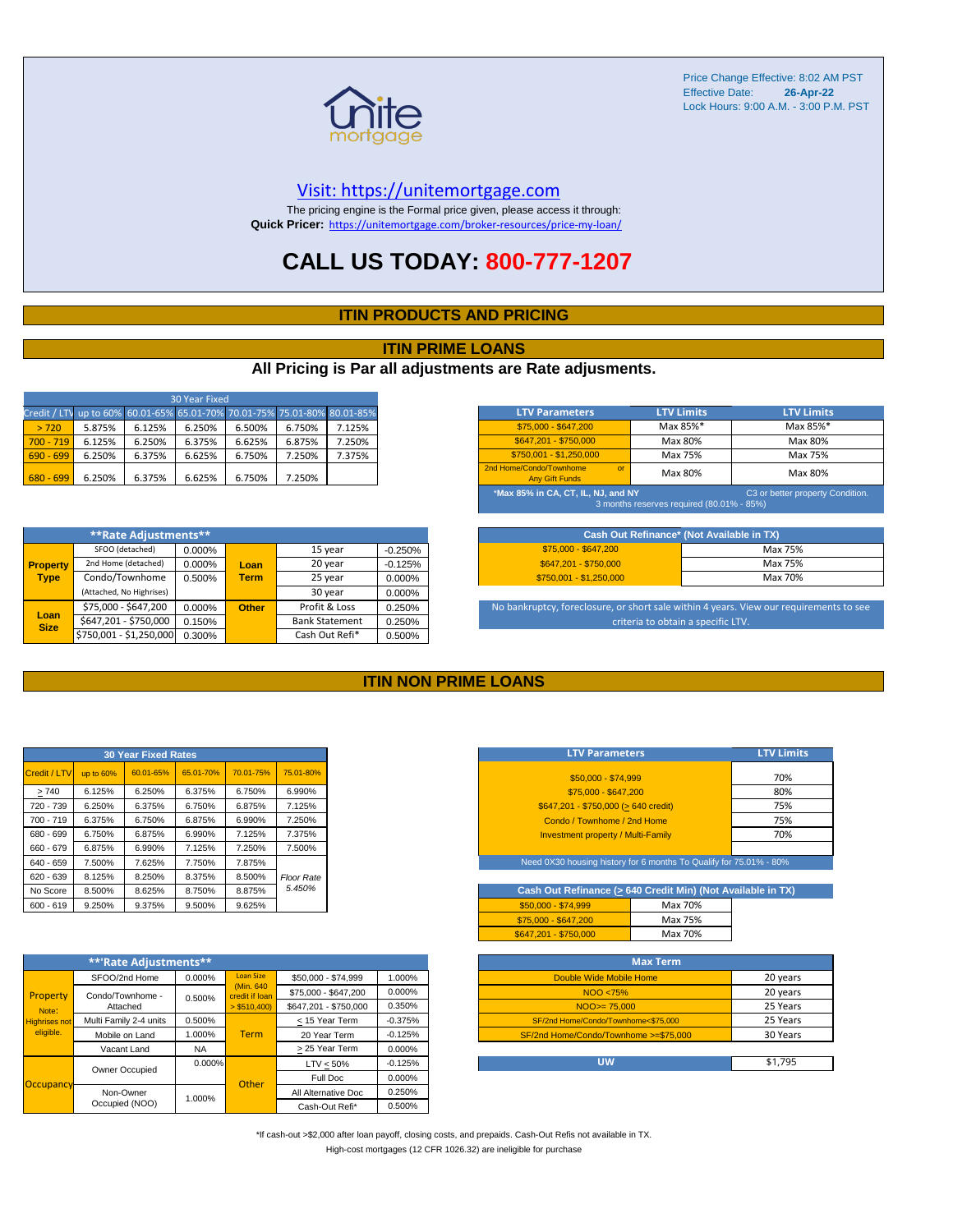

Price Change Effective: 8:02 AM PST Lock Hours: 9:00 A.M. - 3:00 P.M. PST **26-Apr-22**

#### [V](https://unitemortgage.com/)isit: https://unitemortgage.com

The pricing engine is the Formal price given, please access it through:

**Quick Pricer:** [https://un](https://unitemortgage.com/broker-resources/price-my-loan/)itemortgage.com/broker-resources/price-my-loan/

# **CALL US TODAY: 800-777-1207**

#### **CONVENTIONAL PRODUCTS AND PRICING**

|             | <b>CONFORMING LOANS</b> |                             |         |                      |                             |               |               |                             |                             |               |         |       |               |                             |               |
|-------------|-------------------------|-----------------------------|---------|----------------------|-----------------------------|---------------|---------------|-----------------------------|-----------------------------|---------------|---------|-------|---------------|-----------------------------|---------------|
|             |                         | <b>DU CONF CONV 30 YEAR</b> |         |                      | <b>DU CONF CONV 20 YEAR</b> |               |               | <b>DU CONF CONV 15 YEAR</b> |                             |               |         |       |               | <b>DU CONF CONV 10 YEAR</b> |               |
| Rate        | 10 Day                  | <b>25 Day</b>               | 40 Day  | Rate                 | 10 Day                      | <b>25 Day</b> | <b>40 Day</b> | Rate                        | <b>10 Day</b>               | <b>25 Day</b> | 40 Day  | Rate  | <b>10 Day</b> | 25 Day                      | <b>40 Day</b> |
| 5.750       | (3.750)                 | (3.625)                     | (3.500) | 5.625                | (3.500)                     | (3.375)       | (3.250)       | 4.625                       | (1.875)                     | (1.750)       | (1.625) | 4.750 | (2.125)       | (2.000)                     | (1.875)       |
| 5.625       | (3.625)                 | (3.500)                     | (3.375) | 5.500                | (3.125)                     | (3.000)       | (2.875)       | 4.500                       | (1.750)                     | (1.625)       | (1.500) | 4.625 | (1.875)       | (1.750)                     | (1.625)       |
| 5.500       | (3.375)                 | (3.250)                     | (3.125) | 5.375                | (2.750)                     | (2.625)       | (2.500)       | 4.375                       | (1.500)                     | (1.375)       | (1.250) | 4.500 | (1.625)       | (1.500)                     | (1.375)       |
| 5.375       | (2.875)                 | (2.750)                     | (2.625) | 5.250                | (2.625)                     | (2.500)       | (2.375)       | 4.250                       | (1.250)                     | (1.125)       | (1.000) | 4.375 | (1.625)       | (1.500)                     | (1.375)       |
| 5.250       | (2.500)                 | (2.375)                     | (2.250) | 5.125                | (2.375)                     | (2.250)       | (2.125)       | 4.125                       | (0.875)                     | (0.750)       | (0.625) | 4.250 | (1.375)       | (1.250)                     | (1.125)       |
| 5.125       | (2.125)                 | (2.000)                     | (1.875) | 5.000                | (2.125)                     | (2.000)       | (1.875)       | 4.000                       | (0.375)                     | (0.250)       | (0.125) | 4.125 | (1.750)       | (1.625)                     | (1.500)       |
| 5.000       | (1.625)                 | (1.500)                     | (1.375) | 4.875                | (1.750)                     | (1.625)       | (1.500)       | 3.875                       | 0.125                       | 0.250         | 0.375   | 4.000 | (1.250)       | (1.125)                     | (1.000)       |
| 4.875       | (1.125)                 | (1.000)                     | (0.875) | 4.750                | (1.250)                     | (1.125)       | (1.000)       | 3.750                       | 0.750                       | 0.875         | 1.000   | 3.875 | (0.750)       | (0.625)                     | (0.500)       |
| 4.750       | (0.500)                 | (0.375)                     | (0.250) | 4.625                | (0.750)                     | (0.625)       | (0.500)       | 3.625                       | 1.125                       | 1.250         | 1.375   | 3.750 | (0.250)       | (0.125)                     | 0.000         |
| 4.625       | 0.000                   | 0.125                       | 0.250   | 4.500                | (0.375)                     | (0.250)       | (0.125)       | 3.500                       | 1.750                       | 1.875         | 2.000   | 3.625 | 0.250         | 0.375                       | 0.500         |
| 4.500       | 0.375                   | 0.500                       | 0.625   | 4.375                | 0.125                       | 0.250         | 0.375         | 3.375                       | 2.375                       | 2.500         | 2.625   | 3.500 | 0.750         | 0.875                       | 1.000         |
| 4.375       | 1.000                   | 1.125                       | 1.250   | 4.250                | 0.500                       | 0.625         | 0.750         | 3.250                       | 2.875                       | 3.000         | 3.125   | 3.375 | 1.250         | 1.375                       | 1.500         |
|             |                         |                             |         |                      |                             |               |               |                             |                             |               |         |       |               |                             |               |
|             |                         | <b>LP CONF CONV 30 YEAR</b> |         | LP CONF CONV 20 YEAR |                             |               |               |                             | <b>LP CONF CONV 15 YEAR</b> |               |         |       |               | <b>LP CONF CONV 10 YEAR</b> |               |
| <b>Rate</b> | 10 Day                  | 25 Day                      | 40 Day  | Rate                 | 10 Day                      | 25 Day        | 40 Day        | Rate                        | <b>10 Day</b>               | <b>25 Day</b> | 40 Day  | Rate  | <b>10 Day</b> | 25 Day                      | <b>40 Day</b> |
| 5.750       | (3.500)                 | (3.375)                     | (3.250) | 5.625                | (3.375)                     | (3.250)       | (3.125)       | 4.875                       | (2.625)                     | (2.500)       | (2.375) | 4.750 | (2.000)       | (1.875)                     | (1.750)       |
| 5.625       | (3.375)                 | (3.250)                     | (3.125) | 5.500                | (3.000)                     | (2.875)       | (2.750)       | 4.750                       | (2.250)                     | (2.125)       | (2.000) | 4.625 | (1.625)       | (1.500)                     | (1.375)       |
| 5.500       | (3.125)                 | (3.000)                     | (2.875) | 5.375                | (2.625)                     | (2.500)       | (2.375)       | 4.625                       | (1.750)                     | (1.625)       | (1.500) | 4.500 | (1.375)       | (1.250)                     | (1.125)       |
| 5.375       | (2.625)                 | (2.500)                     | (2.375) | 5.250                | (2.375)                     | (2.250)       | (2.125)       | 4.500                       | (1.500)                     | (1.375)       | (1.250) | 4.375 | (1.250)       | (1.125)                     | (1.000)       |
| 5.250       | (2.125)                 | (2.000)                     | (1.875) | 5.125                | (1.875)                     | (1.750)       | (1.625)       | 4.375                       | (1.000)                     | (0.875)       | (0.750) | 4.250 | (0.875)       | (0.750)                     | (0.625)       |
| 5.125       | (2.000)                 | (1.875)                     | (1.750) | 5.000                | (1.750)                     | (1.625)       | (1.500)       | 4.250                       | (0.750)                     | (0.625)       | (0.500) | 4.125 | (0.500)       | (0.375)                     | (0.250)       |
| 5.000       | (1.500)                 | (1.375)                     | (1.250) | 4.875                | (1.500)                     | (1.375)       | (1.250)       | 4.125                       | (0.250)                     | (0.125)       | 0.000   | 4.000 | (0.500)       | (0.375)                     | (0.250)       |
| 4.875       | (0.875)                 | (0.750)                     | (0.625) | 4.750                | (1.000)                     | (0.875)       | (0.750)       | 4.000                       | 0.125                       | 0.250         | 0.375   | 3.875 | 0.000         | 0.125                       | 0.250         |
| 4.750       | (0.375)                 | (0.250)                     | (0.125) | 4.625                | (0.625)                     | (0.500)       | (0.375)       | 3.875                       | 0.375                       | 0.500         | 0.625   | 3.750 | 0.375         | 0.500                       | 0.625         |
| 4.625       | 0.125                   | 0.250                       | 0.375   | 4.500                | (0.250)                     | (0.125)       | 0.000         | 3.750                       | 0.875                       | 1.000         | 1.125   | 3.625 | 1.000         | 1.125                       | 1.250         |
| 4.500       | 0.500                   | 0.625                       | 0.750   | 4.375                | 0.250                       | 0.375         | 0.500         | 3.625                       | 1.375                       | 1.500         | 1.625   | 3.500 | 1.500         | 1.625                       | 1.750         |
| 4.375       | 1.125                   | 1.250                       | 1.375   | 4.250                | 0.625                       | 0.750         | 0.875         | 3.500                       | 1.875                       | 2.000         | 2.125   | 3.375 | 2.000         | 2.125                       | 2.250         |

#### **HIGH BALANCE CONFORMING**

| 25 Day<br>10 Day<br>40 Day<br>Rate<br>25 Day<br>40 Day<br><b>10 Day</b><br>$25$ Day<br><b>40 Day</b><br>Rate<br><b>10 Day</b><br>Rate<br>Rate                                                                                                                                                                                                                                                                                                                                                                                                                                                                                                                                                                                                                                                                                                                                                                                                                               | 10 Day<br><b>40 Day</b><br>$25$ Day |  |
|-----------------------------------------------------------------------------------------------------------------------------------------------------------------------------------------------------------------------------------------------------------------------------------------------------------------------------------------------------------------------------------------------------------------------------------------------------------------------------------------------------------------------------------------------------------------------------------------------------------------------------------------------------------------------------------------------------------------------------------------------------------------------------------------------------------------------------------------------------------------------------------------------------------------------------------------------------------------------------|-------------------------------------|--|
| 5.750<br>(1.625)<br>5.000<br>(1.875)<br>(1.875)<br>(1.750)<br>(2.125)<br>(2.000)<br>5.625<br>(1.625)<br>(1.375)<br>4.875<br>(1.625)<br>(1.500)<br>(1.375)<br>(1.500)<br>5.500<br>4.750<br>(1.875)<br>(1.625)<br>(1.250)<br>(1.125)<br>(1.000)<br>(1.750)<br>5.375<br>4.625<br>(1.625)<br>(0.875)<br>(0.625)<br>(1.500)<br>(1.375)<br>(0.750)<br>5.250<br>4.500<br>(1.125)<br>(1.000)<br>(0.875)<br>(0.500)<br>(0.375)<br>(0.250)<br>5.125<br>4.375<br>(0.625)<br>(0.375)<br>(0.125)<br>0.000<br>0.125<br>(0.500)<br>大<br>5.000<br>4.250<br>0.500<br>(0.500)<br>(0.375)<br>(0.250)<br>0.375<br>0.625<br>4.875<br>4.125<br>0.875<br>1.000<br>0.000<br>0.125<br>0.250<br>0.750<br>4.750<br>0.500<br>0.625<br>4.000<br>1.125<br>1.250<br>1.375<br>0.750<br>4.625<br>1.625<br>0.875<br>1.125<br>3.875<br>1.500<br>1.000<br>1.750<br>1.500<br>1.625<br>3.750<br>2.125<br>4.500<br>1.750<br>2.000<br>2.250<br>4.375<br>2.125<br>2.250<br>2.375<br>3.625<br>2.375<br>2.500<br>2.625 |                                     |  |

Agency Underwriting Fee: \$ 1,095 \* NJ and WA Origination Fee \$1,195 \* NC Commitment Fee \$1,195

e

**MAX NET PRICING IS 104.000 HIGH BALANCE MAX NET PRICING IS 103.000 Rates and pricing are subject to change without notice.** All Rights Reserved. 04.2022 This document is limited to current Unite Mortgage Wholesale Lending Solutions, and should not be intended as legal advice, legal opinion, or any other advice on specific facts or circumstances. Such policy and practice ar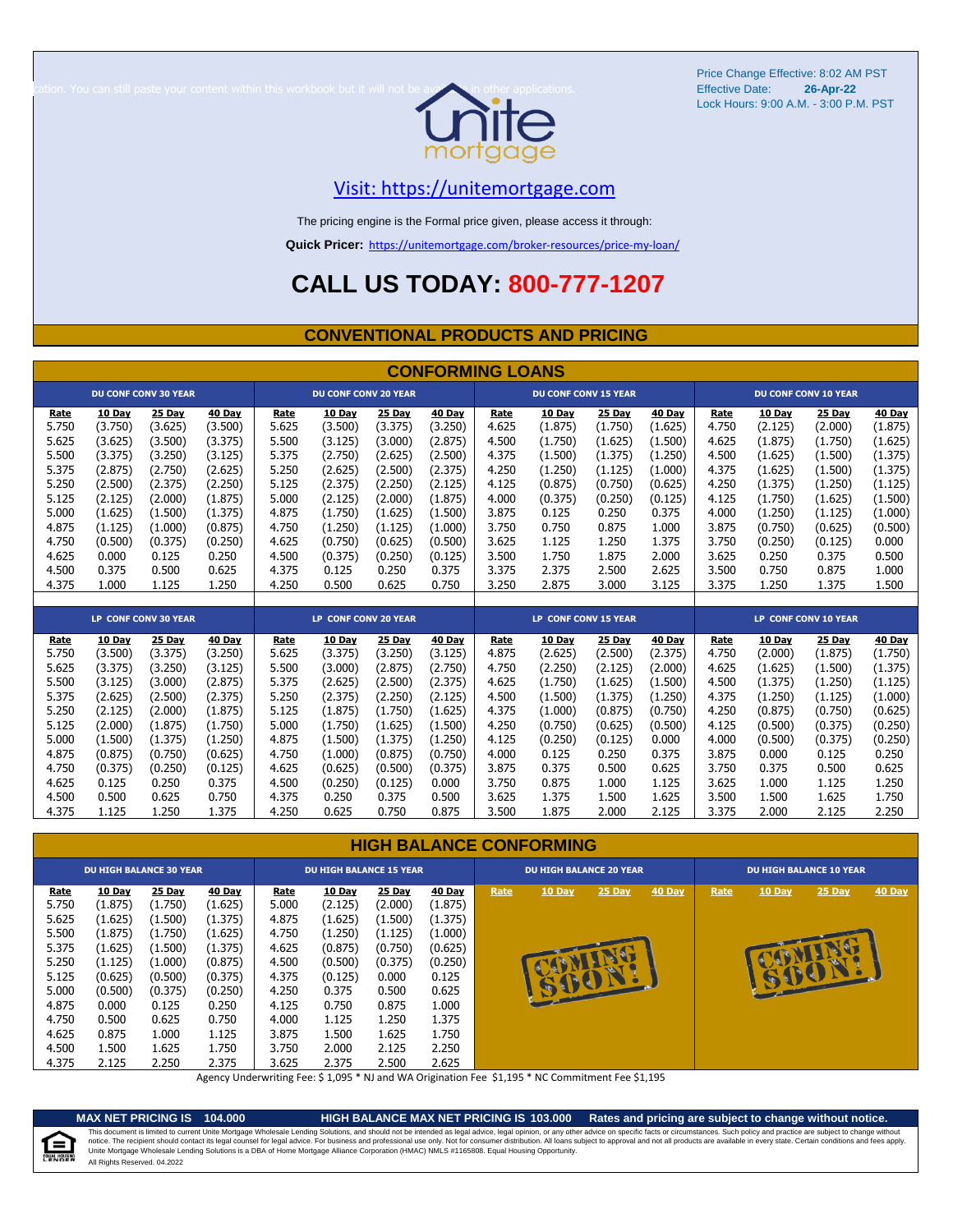

Price Change Effective: 8:02 AM PST Lock Hours: 9:00 A.M. - 3:00 P.M. PST **26-Apr-22**

### [V](https://unitemortgage.com/)isit: https://unitemortgage.com

The pricing engine is the Formal price given, please access it through:

**Quick Pricer:** [https://un](https://unitemortgage.com/broker-resources/price-my-loan/)itemortgage.com/broker-resources/price-my-loan/

# **CALL US TODAY: 800-777-1207**

|                                                                     | <b>HOME AFFORDABLE PRODUCTS</b>                                                     |                                                                                     |                                                                                     |                                                                     |                                                                                   |                                                                                   |                                                                                   |                                                                     |                                                                                     |                                                                                     |                                                                                     |                                       |        |                |        |
|---------------------------------------------------------------------|-------------------------------------------------------------------------------------|-------------------------------------------------------------------------------------|-------------------------------------------------------------------------------------|---------------------------------------------------------------------|-----------------------------------------------------------------------------------|-----------------------------------------------------------------------------------|-----------------------------------------------------------------------------------|---------------------------------------------------------------------|-------------------------------------------------------------------------------------|-------------------------------------------------------------------------------------|-------------------------------------------------------------------------------------|---------------------------------------|--------|----------------|--------|
| <b>DU HOMEREADY 30 YEAR</b>                                         |                                                                                     |                                                                                     |                                                                                     |                                                                     | <b>DU HOMEREADY HIGH BALANCE 30 YEAR</b>                                          |                                                                                   |                                                                                   | LP HOME POSSIBLE 30 YEAR                                            |                                                                                     |                                                                                     |                                                                                     | LP HOME POSSIBLE HIGH BALANCE 30 YEAR |        |                |        |
| Rate<br>5.750<br>5.625<br>5.500<br>5.375<br>5.250<br>5.125<br>5.000 | 10 Day<br>(3.375)<br>(3.375)<br>(3.000)<br>(2.625)<br>(2.250)<br>(1.875)<br>(1.375) | 25 Day<br>(3.250)<br>(3.250)<br>(2.875)<br>(2.500)<br>(2.125)<br>(1.750)<br>(1.250) | 40 Day<br>(3.125)<br>(3.125)<br>(2.750)<br>(2.375)<br>(2.000)<br>(1.625)<br>(1.125) | Rate<br>5.750<br>5.625<br>5.500<br>5.375<br>5.250<br>5.125<br>5.000 | 10 Day<br>(2.000)<br>(1.750)<br>(1.875)<br>(1.500)<br>(1.125)<br>(0.625)<br>0.000 | 25 Day<br>(1.875)<br>(1.625)<br>(1.750)<br>(1.375)<br>(1.000)<br>(0.500)<br>0.125 | 40 Day<br>(1.750)<br>(1.500)<br>(1.625)<br>(1.250)<br>(0.875)<br>(0.375)<br>0.250 | Rate<br>5.750<br>5.625<br>5.500<br>5.375<br>5.250<br>5.125<br>5.000 | 10 Day<br>(3.500)<br>(3.375)<br>(3.125)<br>(2.750)<br>(2.125)<br>(1.875)<br>(1.500) | 25 Day<br>(3.375)<br>(3.250)<br>(3.000)<br>(2.625)<br>(2.000)<br>(1.750)<br>(1.375) | 40 Day<br>(3.250)<br>(3.125)<br>(2.875)<br>(2.500)<br>(1.875)<br>(1.625)<br>(1.250) | Rate                                  | 10 Day | 25 Day<br>SUON | 40 Day |
| 4.875<br>4.750<br>4.625<br>4.500<br>4.375                           | (0.875)<br>(0.375)<br>0.250<br>0.625<br>1.250                                       | (0.750)<br>(0.250)<br>0.375<br>0.750<br>1.375                                       | (0.625)<br>(0.125)<br>0.500<br>0.875<br>1.500                                       | 4.875<br>4.750<br>4.625<br>4.500<br>4.375                           | 0.500<br>0.875<br>1.375<br>1.750<br>2.250                                         | 0.625<br>1.000<br>1.500<br>1.875<br>2.375                                         | 0.750<br>1.125<br>1.625<br>2.000<br>2.500                                         | 4.875<br>4.750<br>4.625<br>4.500<br>4.375                           | (1.000)<br>(0.375)<br>0.125<br>0.625<br>1.125                                       | (0.875)<br>(0.250)<br>0.250<br>0.750<br>1.250                                       | (0.750)<br>(0.125)<br>0.375<br>0.875<br>1.375                                       |                                       |        |                |        |

| <b>HOME READY AND HOMEPOSSIBLE CAP LIMITS</b>      |       |      |       |       |       |       |       |                                                                                                      |       |  |  |  |  |
|----------------------------------------------------|-------|------|-------|-------|-------|-------|-------|------------------------------------------------------------------------------------------------------|-------|--|--|--|--|
|                                                    |       |      |       |       |       |       |       | $LTV \le 60$ 60.01 - 65 65.01 - 70 70.01 - 75 75.01 - 80 80.01 - 85 85.01 - 90 90.01 - 95 95.01 - 97 |       |  |  |  |  |
| HomeReady/Home Possible FICO >=680 Adjustment Caps | 1.500 | .500 | 1.500 | 1.500 | 500،، | 0.000 | 0.000 | 0.000                                                                                                | 0.000 |  |  |  |  |
| HomeReady/Home Possible FICO <680 Adjustment Caps  | 1.500 | .500 | 1.500 | 1.500 | .500  | 1.500 | 1.500 | 1.500                                                                                                | 1.500 |  |  |  |  |

Agency Underwriting Fee: \$ 1,095 \* NJ and WA Origination Fee \$1,195 \* NC Commitment Fee \$1,195

 $\equiv$ 

**MAX NET PRICING IS 104.000 HIGH BALANCE MAX NET PRICING IS 103.000 Rates and pricing are subject to change without notice.**

All Rights Reserved. 04.2022 This document is limited to current Unite Mortgage Wholesale Lending Solutions, and should not be intended as legal advice, legal opinion, or any other advice on specific facts or circumstances. Such policy and practice ar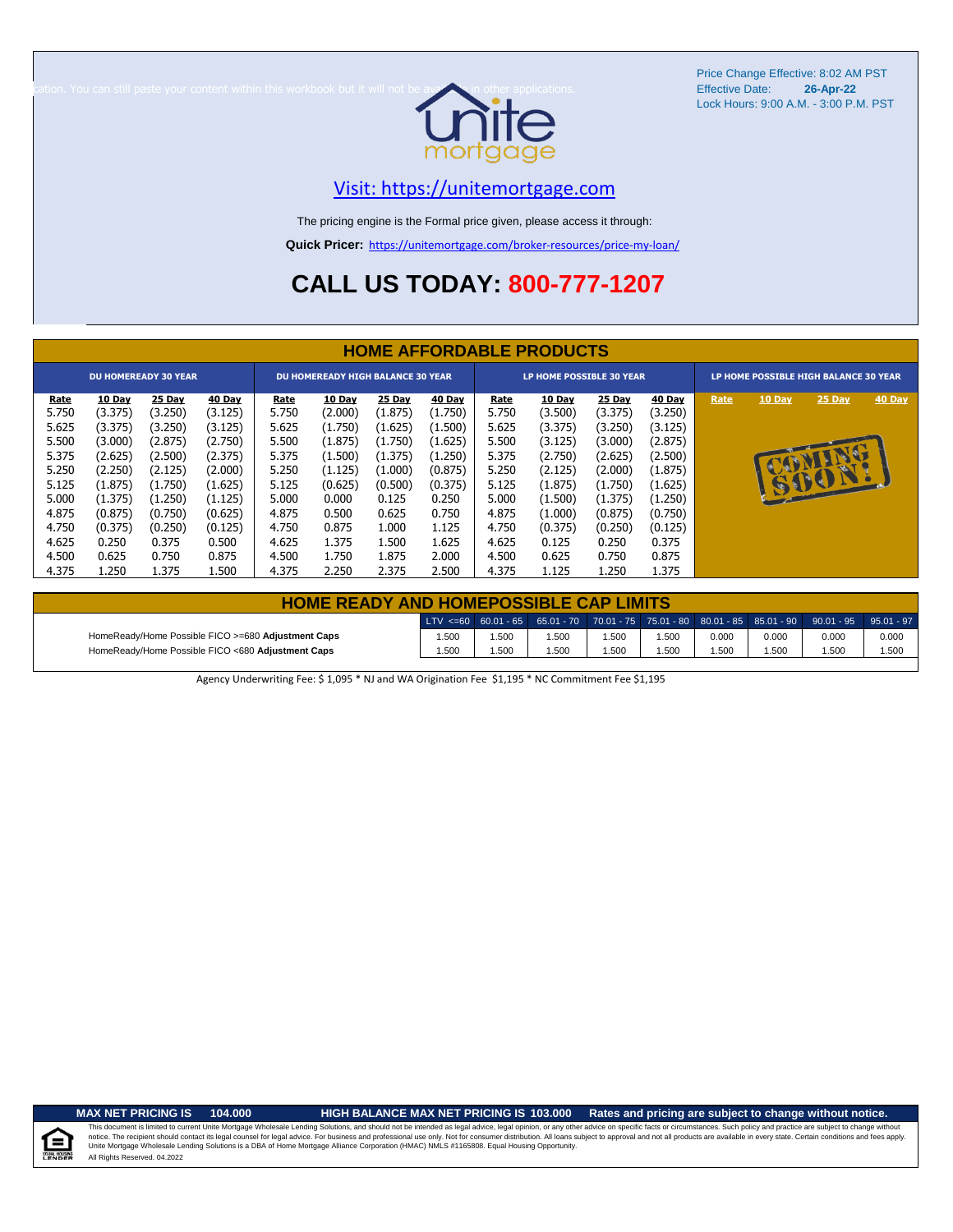

Price Change Effective: 8:02 AM PST Lock Hours: 9:00 A.M. - 3:00 P.M. PST **26-Apr-22**

#### [V](https://unitemortgage.com/)isit: https://unitemortgage.com

The pricing engine is the Formal price given, please access it through:

**Quick Pricer:** [https://un](https://unitemortgage.com/broker-resources/price-my-loan/)itemortgage.com/broker-resources/price-my-loan/

# **CALL US TODAY: 800-777-1207**

|                              |                                                    | <b>CONVENTIONAL PRICING ADJUSTMENTS</b>                                                |              |                         |              |              |              |                    |              |                      |              |
|------------------------------|----------------------------------------------------|----------------------------------------------------------------------------------------|--------------|-------------------------|--------------|--------------|--------------|--------------------|--------------|----------------------|--------------|
| Credit Score / LTV           |                                                    | Loan Terms > 15 years                                                                  | $LTV \le 60$ | $60.01 - 70$            | $70.01 - 75$ | $75.01 - 80$ | $80.01 - 85$ | $85.01 - 90$       | $90.01 - 95$ | $95.01 - 97$         | >97.00%      |
| $740+$                       |                                                    |                                                                                        | 0.000        | 0.250                   | 0.250        | 0.500        | 0.250        | 0.250              | 0.250        | 0.750                | 0.750        |
| 720 - 739                    |                                                    |                                                                                        | 0.000        | 0.250                   | 0.500        | 0.750        | 0.500        | 0.500              | 0.500        | 1.000                | 1.000        |
| 700 - 719                    |                                                    |                                                                                        | 0.000        | 0.500                   | 1.000        | 1.250        | 1.000        | 1.000              | 1.000        | 1.500                | 1.500        |
| 680 - 699                    |                                                    |                                                                                        | 0.000        | 0.500                   | 1.250        | 1.750        | 1.500        | 1.250              | 1.250        | 1.500                | 1.500        |
| 660 - 679                    |                                                    |                                                                                        | 0.000        | 1.000                   | 2.250        | 2.750        | 2.750        | 2.250              | 2.250        | 2.250                | 2.250        |
| 640 - 659                    |                                                    |                                                                                        | 0.500        | 1.250                   | 2.750        | 3.000        | 3.250        | 2.750              | 2.750        | 2.750                | 2.750        |
| 620-639                      |                                                    |                                                                                        | 0.500        | 1.500                   | 3.000        | 3.000        | 3.250        | 3.250              | 3.250        | 3.500                | 3.500        |
|                              |                                                    | Cash Out (Ex. Student Loan Only) All Loan Terms. Cumulative with above adjust.         | LTV < 60     | $60.01 - 70$            | $70.01 - 75$ | $75.01 - 80$ |              |                    |              |                      |              |
| $740+$                       |                                                    |                                                                                        | 0.375        | 0.625                   | 0.625        | 0.875        |              |                    |              |                      |              |
| 720 - 739                    |                                                    |                                                                                        | 0.375        | 1.000                   | 1.000        | 1.125        |              |                    |              |                      |              |
| 700 - 719                    |                                                    |                                                                                        | 0.375        | 1.000                   | 1.000        | 1.125        |              |                    |              |                      |              |
| 680 - 699                    |                                                    |                                                                                        | 0.375        | 1.125                   | 1.125        | 1.750        |              |                    |              |                      |              |
| 660 - 679                    |                                                    |                                                                                        | 0.625        | 1.125                   | 1.125        | 1.875        |              |                    |              |                      |              |
| 640 - 659                    |                                                    |                                                                                        | 0.625        | 1.625                   | 1.625        | 2.625        |              |                    |              |                      |              |
| 620 - 639                    |                                                    |                                                                                        | 0.625        | 1.625                   | 1.625        | 3.125        |              |                    |              |                      |              |
| Other Price Adjustments      | All Loan Terms                                     | Cumulative with above adjustments                                                      | $LTV < =60$  | $60.01 - 65$            | $65.01 - 70$ | $70.01 - 75$ | $75.01 - 80$ | $80.01 - 85$       | $85.01 - 90$ | $90.01 - 95$         | $95.01 - 97$ |
|                              | High Balance Purchase and R/T Refinance            |                                                                                        | 0.500        | 0.750                   | 0.750        | 0.750        | 1.000        | 1.000              | 1.000        | 1.000                | 1.000        |
|                              | High Balance Cash-Out Refinance                    |                                                                                        | 1.250        | 1.500                   | 1.500        | 1.500        | 1.750        | NA                 | NA.          | <b>NA</b>            | NA           |
|                              | High Balance ARMs (Adjustment Based on CLTV)       |                                                                                        | 0.750        | 0.750                   | 0.750        | 0.750        | 1.500        | 1.500              | 1.500        | 1.750                | 1.750        |
| <b>ARMs</b>                  |                                                    |                                                                                        | 0.000        | 0.000                   | 0.000        | 0.000        | 0.000        | 0.000              | 0.000        | 0.250                | <b>NA</b>    |
|                              | HomeReady/Home Possible FICO >=680 Adjustment Caps |                                                                                        | 1.500        | 1.500                   | 1.500        | 1.500        | 1.500        | 0.000              | 0.000        | 0.000                | 0.000        |
|                              | HomeReady/Home Possible FICO <680 Adjustment Caps  |                                                                                        | 1.500        | 1.500                   | 1.500        | 1.500        | 1.500        | 1.500              | 1.500        | 1.500                | 1.500        |
| <b>Investment Properties</b> |                                                    |                                                                                        | 2.125        | 2.125                   | 2.125        | 2.125        | 3.375        | 4.125              | <b>NA</b>    | <b>NA</b>            | <b>NA</b>    |
| Second Home                  |                                                    |                                                                                        | 1.125        | 1.625                   | 1.625        | 2.125        | 3.375        | 4.125              | 4.125        | 4.125                | 4.125        |
| Manufactured home            |                                                    |                                                                                        | 0.500        | 0.500                   | 0.500        | 0.500        | 0.500        | 0.500              | 0.500        | 0.500                | 0.500        |
|                              |                                                    | 2-4 Unit Properties (3-4 unit max LTV is 75% (DU) and 80% (LP))                        | 1.000        | 1.000                   | 1.000        | 1.000        | 1.000        | 1.000              | <b>NA</b>    | NA                   | <b>NA</b>    |
|                              |                                                    | Condos - Loan Terms > 15Y (does not apply to Detached building types)                  | 0.000        | 0.000                   | 0.000        | 0.000        | 0.750        | 0.750              | 0.750        | 0.750                | 0.750        |
|                              |                                                    | Escrow Waiver (LTV >80% not available in NM, LTV >90% does not apply to HB Nationwide) | 0.000        | 0.000                   | 0.000        | 0.000        | 0.000        | 0.000              | 0.000        | 0.000                | <b>NA</b>    |
|                              | UW Waiver Fee (ALL LTV) - based on loan size       |                                                                                        |              |                         |              |              |              |                    |              |                      |              |
|                              |                                                    |                                                                                        |              |                         |              |              |              |                    |              |                      |              |
|                              |                                                    | <b>ALL SUBORDINATE FINANCING</b>                                                       |              |                         |              | .375%        |              |                    |              |                      |              |
|                              | <b>LTV Range</b>                                   | <b>CLTV Range</b>                                                                      |              | Credit Score < 720      |              |              |              | Credit Score > 720 |              |                      |              |
|                              | $\leq 65.00\%$                                     | $80.01\% - 95.00\%$                                                                    |              | 0.500                   |              |              |              | 0.250              |              |                      |              |
|                              | 65.01% - 75.00%                                    | $80.01\% - 95.00\%$                                                                    |              | 0.750                   |              |              |              | 0.500              |              |                      |              |
|                              | 75.01% - 95.00%                                    | $90.01\% - 95.00\%$                                                                    |              | 1.000                   |              |              |              | 0.750              |              |                      |              |
|                              | 75.01% - 90.00%                                    | 76.01% - 90.00%                                                                        |              | 1.000                   |              |              |              | 0.750              |              |                      |              |
|                              | ≤ 95.00%                                           | 95.01% - 97.00%                                                                        |              | 1.500                   |              |              |              | 1.500              |              |                      |              |
|                              |                                                    |                                                                                        |              |                         |              |              |              |                    |              |                      |              |
|                              |                                                    | <b>LOCK EXTENSIONS - RELOCKS - OTHER CHANGES</b>                                       |              |                         |              |              |              |                    |              |                      |              |
|                              |                                                    |                                                                                        |              | <b>Lock Extensions:</b> |              |              |              |                    |              |                      |              |
| 1-4 days                     |                                                    | .03 / day                                                                              |              |                         |              |              |              |                    |              |                      |              |
| 5 days                       |                                                    | 0.125                                                                                  |              |                         |              |              |              |                    |              | 10 Day Lock Expires: | 05/06/22     |
| 7 days                       |                                                    | 0.187                                                                                  |              |                         |              |              |              |                    |              | 25 Day Lock Expires: | 05/21/22     |
| 10 days                      |                                                    | 0.250                                                                                  |              |                         |              |              |              |                    |              | 40 Day Lock Expires: | 06/05/22     |
| 15 days                      |                                                    | 0.375                                                                                  |              |                         |              |              |              |                    |              |                      |              |

**Relocks: Other Changes:**

Loan Program *plus* Worse Case if moving into different delivery type

Rate Change Mot subject to worse case pricing

Locks expiring on a non business day are good through the following business day.

Agency Underwriting Fee: \$ 1,095 \* NJ and WA Origination Fee \$1,195 \* NC Commitment Fee \$1,195

| <b>PRICING IS</b> | 104.000 | <b>Rates</b> |
|-------------------|---------|--------------|
|-------------------|---------|--------------|

**MAX NET PRICING IS** 104.000 **Rates and prices are subject to change without notice.** 25/30 YR.: 2.960% 1 YR Libor: 0.360%

APOR: 15/20 YR.: 2.500% 1 YR CMT: 0.120%

All Rights Reserved. 04.2022 This document is limited to current Unite Mortgage Wholesale Lending Solutions, and should not be intended as legal advice, legal opinion, or any other advice on specific facts or circumstances. Such policy and practice ar